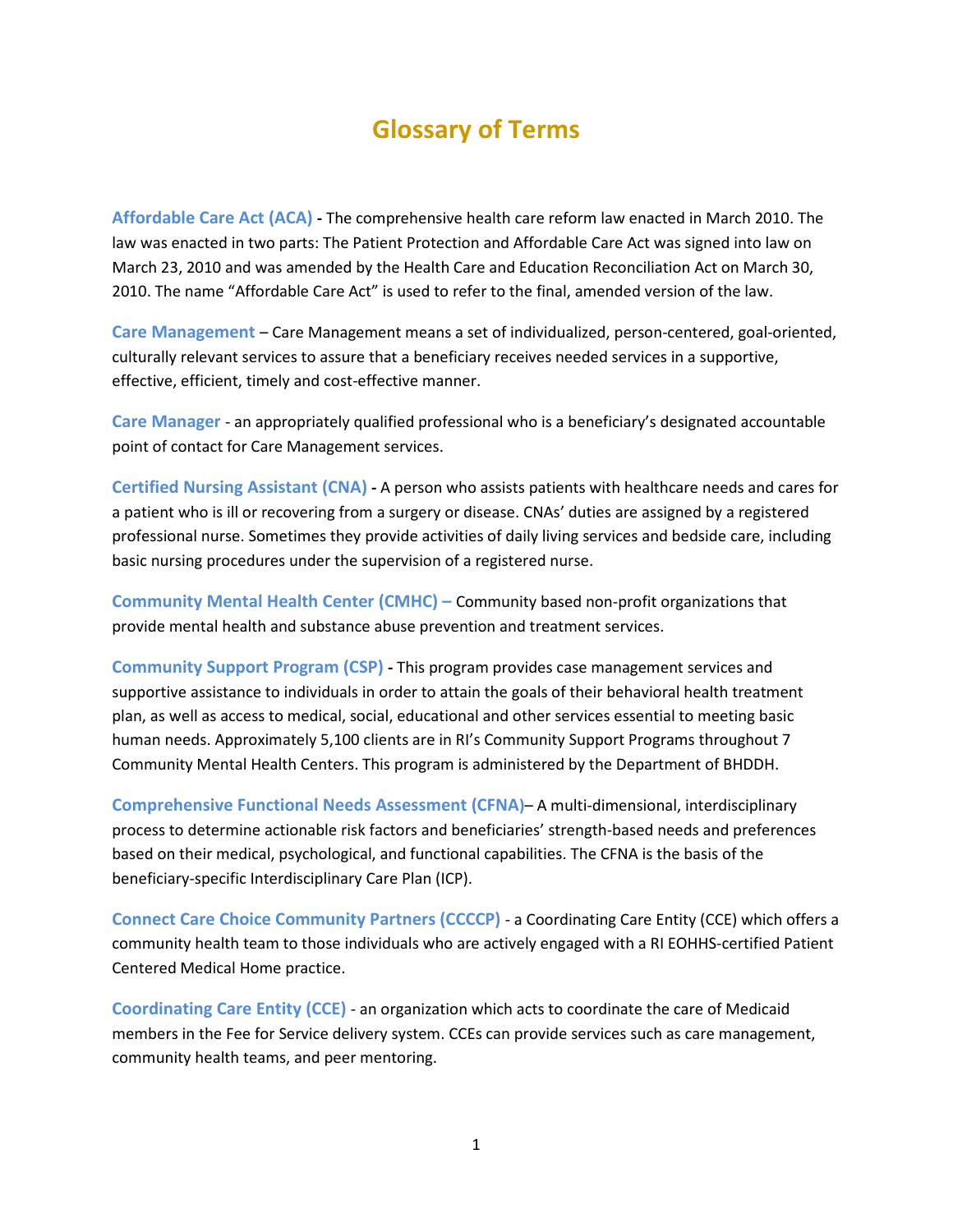## **Department of Behavioral Healthcare, Developmental Disabilities and Hospitals (BHDDH)**- the

Department responsible for assuring access to quality services and supports for Rhode Islanders with developmental disabilities, mental health and substance abuse issues, and chronic long-term medical and psychiatric conditions; and for advancing the State's mission to address and erase the stigma attached to these disabilities as well as planning for the development of new services and prevention activities.

**Duals/Dual Eligibles -** People who qualify for both Medicare and Medicaid

**Durable Medical Equipment (DME) -** any medical equipment used in the home to aid in a better quality of living.

**Fee For Service Medicaid (FFS)** - The Medicaid Program pays claims directly to providers for services rendered. There is no health plan involved. Providers must sign up to participate in the Program.

**Home and Community Based Services (HCBS)** are provided in the community for individuals who are eligible for Long Term Services and Supports. These services can include Homemaker/ CNA services, Environmental modifications, Special medical equipment, Meals on Wheels, Personal Emergency Response Systems, Case Management, Senior Companion, Assisted Living, Personal care services, Selfdirected care, Respite, and Minor home modifications.

**Integrated Care Initiative (ICI)** - the Rhode Island Integrated Care Initiative includes two phases. Phase I of the ICI coordinates Medicaid-covered benefits to Medicaid-only adults eligible for LTSS and to Medicare-Medicaid eligible Beneficiaries (MMEs) or 'Duals'. Phase II will consist of a Three-way Contract between CMS, the State and an MCO where all Medicare and Medicaid benefits will be provided through the MCO.

**Interdisciplinary Care Plan (ICP)** - a written plan developed for beneficiaries eligible for LTSS or otherwise determined to be at high risk. The ICP is done in collaboration with the beneficiary; the beneficiary's family, guardian or other caregivers and the primary care provider (PCP).

**Interdisciplinary Care Team (ICT)** - a team of professionals and para-professionals that collaborate, in person and/or through other means, with beneficiaries to develop and implement an Interdisciplinary Care Plan or Wellness Plan that meets the beneficiaries' medical, behavioral, long term care and supports, and social needs.

**Long Term Services and Supports (LTSS)** - a range of medical, social, or rehabilitation services a person may need over months or years in order to improve or maintain function or health. Medicaid Long Term Services and Supports can include Home and Community-Based Services, Preventive Services, and Nursing Home Care. The type of services a person receives depends on level of care needs. Eligibility is determined after a member submits a long term care application to the Department of Human Services (DHS) Long Term Care.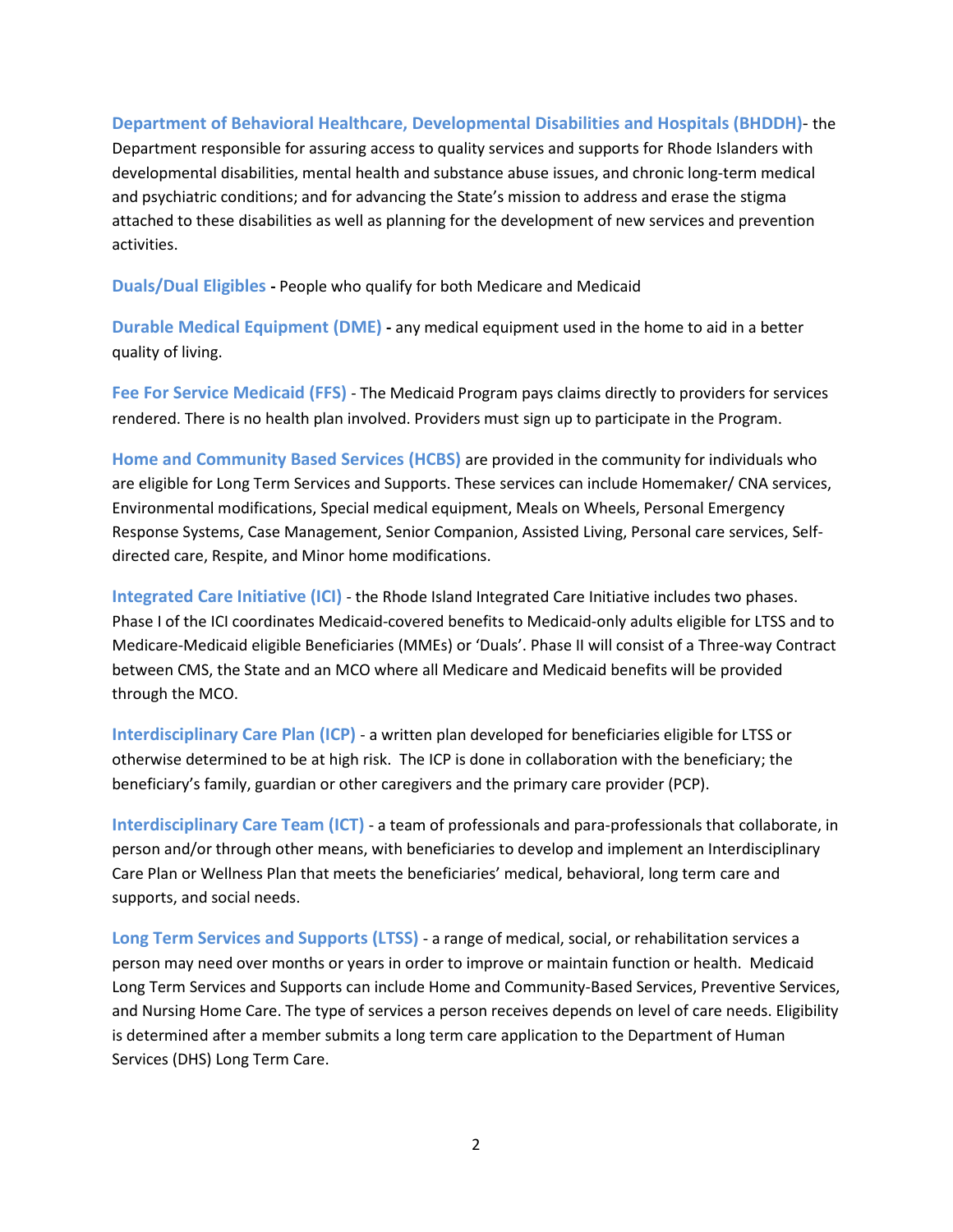**Managed Care Organization (MCO) –** A Health Plan that contracts with the state to provide most/all Medicaid benefits to members in exchange for a monthly payment from the state. Like a commercial health plan, MCOs contract with a large network of service providers to ensure access for their members. For the Rhody Health Options program Rhode Island contracts with Neighborhood Health Plan of Rhode Island.

**Medicare-Medicaid Plan (MMP)** - a health plan under contract with CMS and the State to provide fully integrated Medicare and Medicaid benefits under the Integrated Care Initiative. The MMP integrates the provision of primary care, acute care, behavioral health care, and long-term care services and supports through Care Management strategies focused on the person's needs.

**Money Follows the Person (MFP)** – RI was awarded a 5 year (2011-2016) federally funded MFP Demonstration Grant. The MFP demonstration grant is designed to assist the state in balancing their long-term care system by assisting Medicaid enrollee's transition from institutions to the community of their choice where they will receive long term services and supports (LTSS). Rhode Island utilizes the states existing nursing home transition program to implement requirements set forth under this Demonstration Program - a federally funded grant to support efforts by state Medicaid programs to give people with disabilities greater choice about where they live and receive long-term services and supports (LTSS).

**Neighborhood Health Plan of Rhode Island (NHPRI)** - a nonprofit managed care organization (MCO) that contracts with EOHHS to administer the RIte Care, Rhody Health Partners, Medicaid Expansion and Rhody Health Options programs.

**Nursing Home Transition Program (NHTP)** - a program for elders and adults with disabilities which will help to assess if they can safely live at home or in another community setting. NHTP includes discharge planning, implementation, identifying need for and arrangement of services and equipment and home modifications.

**Ombudsman Program** – An independent, conflict-free entity that will assist Enrollees in accessing their care, understanding and exercising their rights and responsibilities, and appealing adverse decisions made by their health care providers.

**PACE/Program of All-Inclusive Care for the Elderly -** serves individuals who are age 55 or older, certified by the state to need nursing home care; Individuals must be able to live safely in the community at the time of enrollment and live in a PACE service area. While all PACE participants must be certified to need nursing home care to enroll in PACE, only about 7 percent of PACE participants nationally reside in a nursing home. If a PACE enrollee needs nursing home care, the PACE program pays for it and continues to coordinate the enrollee's care. The PACE program in Rhode Island is a three-way partnership between the Federal government, the State of Rhode Island, and the PACE organization of Rhode Island (PORI).